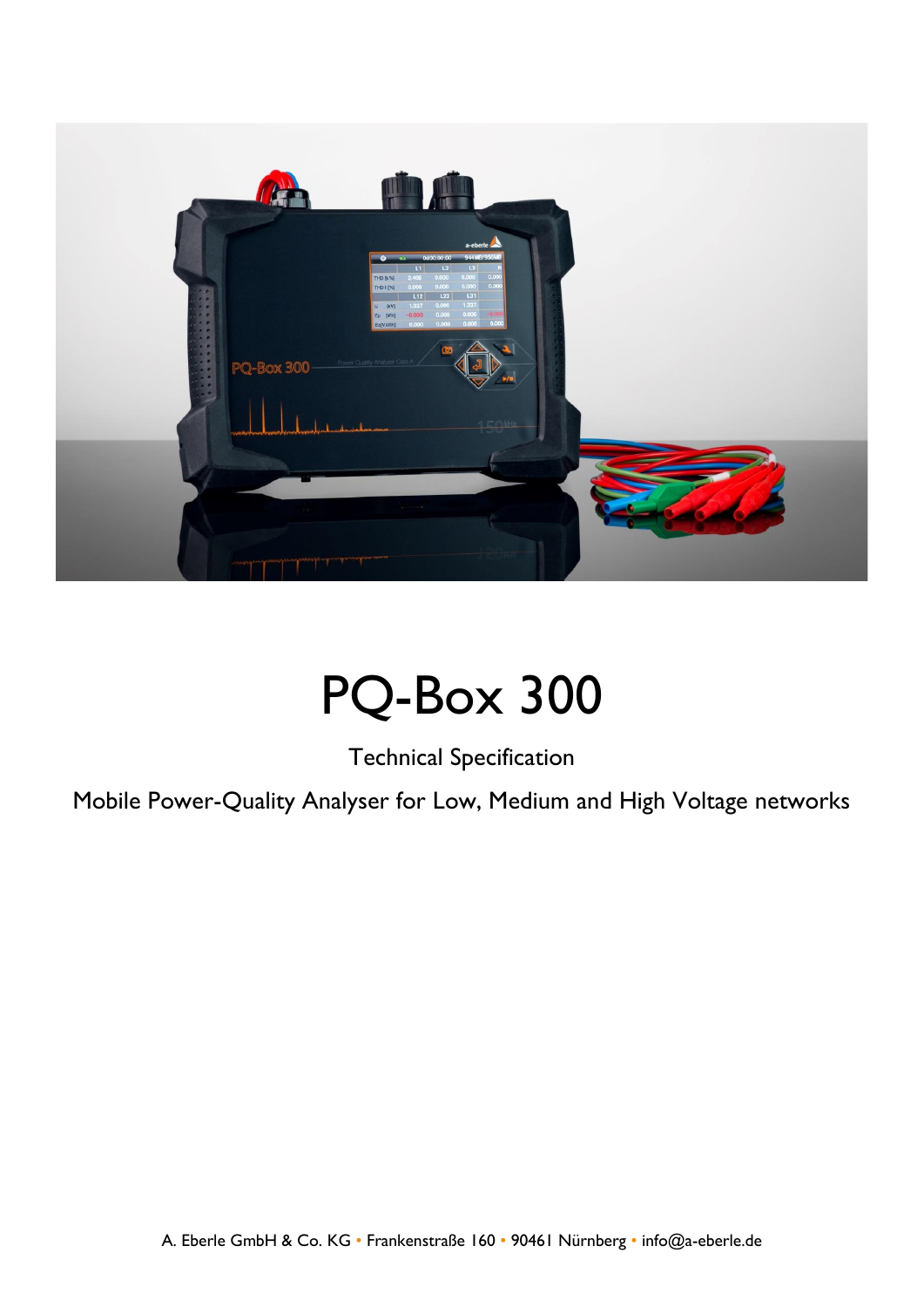

|                    | <b>Tender Specification</b>                                                                                                                                                                                                                                                                                                                                                                                                                                                                                                                               |
|--------------------|-----------------------------------------------------------------------------------------------------------------------------------------------------------------------------------------------------------------------------------------------------------------------------------------------------------------------------------------------------------------------------------------------------------------------------------------------------------------------------------------------------------------------------------------------------------|
|                    | • The mobile Power-Quality Analyser must be made for measuring 4 voltages and 5 currents in<br>low voltage range and for measurements in medium and high voltage range via instrument<br>transformers.                                                                                                                                                                                                                                                                                                                                                    |
|                    | • The device must be compliant to IEC 61000-4-30 Ed.3 (2015) and fulfil the requirements for<br>Class A. A confirmation of the measuring device standard according to IEC 61000-4-30 Class A<br>by an independent test laboratory must be available.<br>• All fast recorder can be started via an external trigger input (AC/DC signals from 0 V to 250 V).<br>• For the measurement of 0 - 1000 mV signals, an AUX input is required. Units and scaling must<br>be freely configurable. (E.g. simultaneous measurement of temperature and 4x voltage, 4x |
|                    | current)<br>• The accuracy limit of voltage- and current inputs must be $\leq 0,1\%$ .                                                                                                                                                                                                                                                                                                                                                                                                                                                                    |
|                    | • Voltage and current inputs must be able to measure AC and DC values.<br>• Voltage range should be P-P: 0-830 V for AC and 1000 V for DC measurements, appropriate for<br>measurements in LV systems and at instrument transformers in MV/HV systems.<br>• Measurement range current: up to 3000 A with flexible current clamps, optional up to 6000 A<br>and mini current clamps for 1 A/5 A instrument transformers.                                                                                                                                   |
|                    | • The analyser must detect the connected clamps by coding and the settings must be set<br>automatically.                                                                                                                                                                                                                                                                                                                                                                                                                                                  |
|                    | • The voltage measuring channels must have a sampling rate higher than 400 kHz. Current<br>measuring channels must have a sampling rate of 40 kHz.<br>• All input channels must have a resolution of 24 bit.                                                                                                                                                                                                                                                                                                                                              |
| Pos. I:<br>General | • The online measurement data (voltage, current, power, power consumption, THD, information<br>about the number of PQ-events and fault records) can be viewed at a colour display.<br>• The analyser must be equipped with a memory of min. 8 GB. The memory card must be easily<br>replaceable by the user. Memory cards up to 32 GB will be supported by the device.<br>• The device provides the following interfaces:                                                                                                                                 |
|                    | • TCP/IP<br>$\bullet$ USB                                                                                                                                                                                                                                                                                                                                                                                                                                                                                                                                 |
|                    | • WLAN and Wifi                                                                                                                                                                                                                                                                                                                                                                                                                                                                                                                                           |
|                    | • All interfaces provide full functionality<br>. The system must provide the monitoring of the threshold values of the following standards:                                                                                                                                                                                                                                                                                                                                                                                                               |
|                    | • EN 50160                                                                                                                                                                                                                                                                                                                                                                                                                                                                                                                                                |
|                    | • IEC 61000-2-2<br>• IEC61000-2-4 (class 1, 2, 3)                                                                                                                                                                                                                                                                                                                                                                                                                                                                                                         |
|                    | • NRS 048<br>$\bullet$ IEEE519                                                                                                                                                                                                                                                                                                                                                                                                                                                                                                                            |
|                    | • DACHCZ                                                                                                                                                                                                                                                                                                                                                                                                                                                                                                                                                  |
|                    | • VDE AR 4100                                                                                                                                                                                                                                                                                                                                                                                                                                                                                                                                             |
|                    | fundamental voltage oscillation according to IEC 61000-3-12 standard (Reference the phase<br>angle of each current harmonic is the fundamental of the voltage).                                                                                                                                                                                                                                                                                                                                                                                           |
|                    | • The flicker measurement must be class F1 according to IEC 61000-4-15 standard.                                                                                                                                                                                                                                                                                                                                                                                                                                                                          |
|                    | control (no PC is required)                                                                                                                                                                                                                                                                                                                                                                                                                                                                                                                               |
|                    | • The measuring interval must be freely programmable in range of I sec to 30 min.                                                                                                                                                                                                                                                                                                                                                                                                                                                                         |
|                    |                                                                                                                                                                                                                                                                                                                                                                                                                                                                                                                                                           |
|                    | • 200 ms                                                                                                                                                                                                                                                                                                                                                                                                                                                                                                                                                  |
|                    |                                                                                                                                                                                                                                                                                                                                                                                                                                                                                                                                                           |
|                    | • The device must calculate the angle of current- and voltage-harmonics in relation to the<br>• Settings like nominal voltage, transformer ratio, measurement range are able to be set via display<br>• The following measuring intervals must be recordable without restriction to the number of<br>values parallel in one measurement:<br>$\bullet$ 3 sec<br>• I sec to 30 min (variable)                                                                                                                                                               |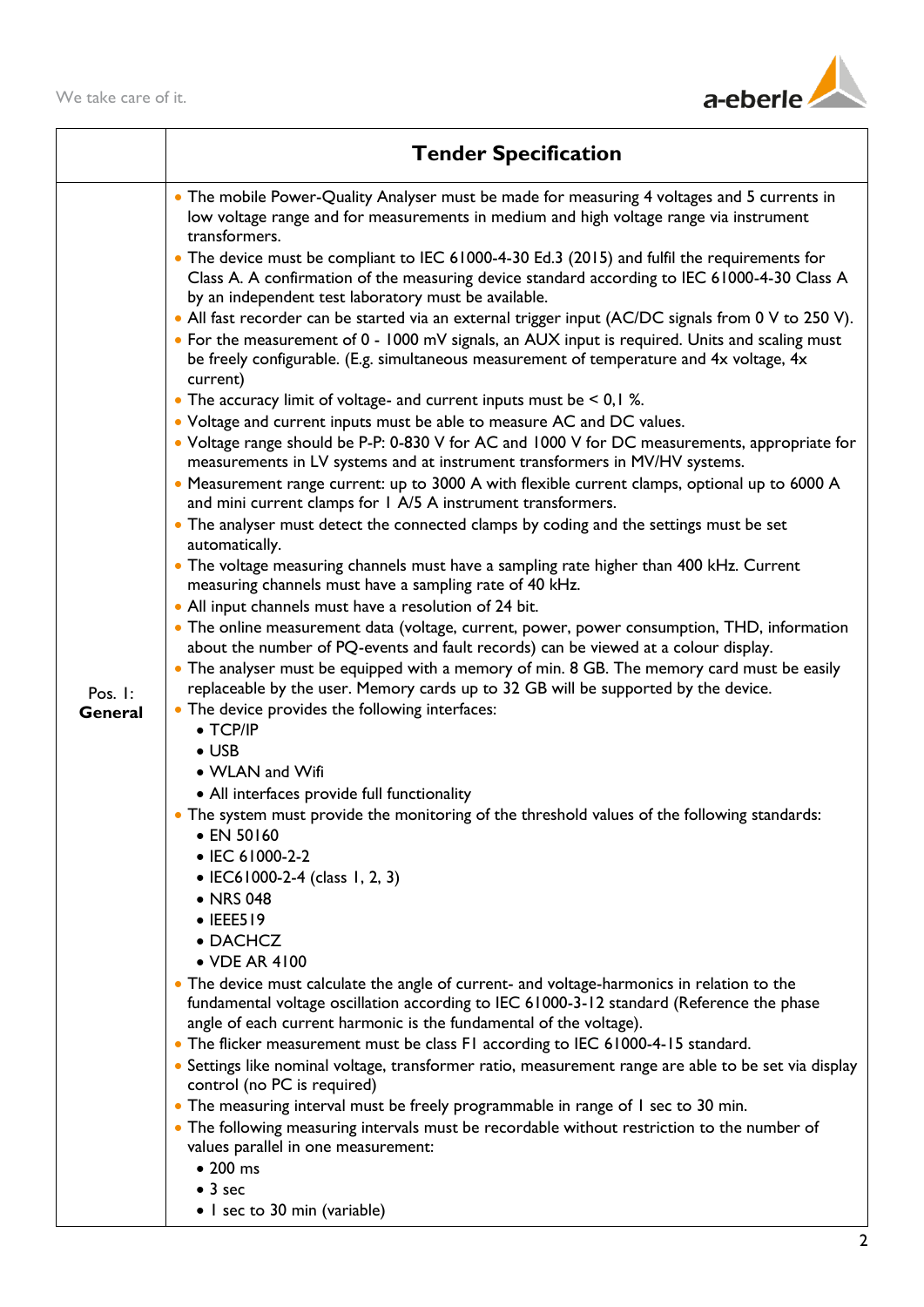

|                  | $\bullet$ 2 h.                                                                                                                                                                                                                                                                                                                                                                       |
|------------------|--------------------------------------------------------------------------------------------------------------------------------------------------------------------------------------------------------------------------------------------------------------------------------------------------------------------------------------------------------------------------------------|
|                  | • The evaluation of standards with 10 min data must be recordable up to 1 year without any loss<br>of data.                                                                                                                                                                                                                                                                          |
|                  | • No pre-selection of measurement values has to be made. The device must be able to compute<br>and record all 4000 parameters for voltage quality and load analyses simultaneously.<br>• The FFT calculation and visualisation of harmonics and interharmonics must provide the<br>spectrum from DC to 170.000 Hz.                                                                   |
|                  | • The device must be able to calculate and permanently record voltages and current with<br>frequencies of 2 kHz to 9 kHz as 200 Hz bands according to IEC 61000-4-7 standard. In<br>addition, frequencies of 8 kHz to 170 kHz are measured. FFT calculation must be made as<br>gapless 200 Hz sectors. The aggregation of the frequency sectors is adjustable to 200 Hz or 2<br>kHz. |
|                  | • Long term data and all triggered events must be measured and recorded simultaneously as<br>phase-to-ground and phase-to-phase values.                                                                                                                                                                                                                                              |
|                  | • Event type, measurement channel, duration and extreme values must be recorded for each type<br>of event.                                                                                                                                                                                                                                                                           |
|                  | • Events are triggered by limit-value violations of EN 50160 standard or various trigger options.<br>• The trigger thresholds must be fully configurable by the user and independent of the EN 50160<br>or IEC 61000.x.x settings.                                                                                                                                                   |
|                  | • For each trigger event, oscilloscope data and 1/2 Periode RMS data must be recorded.<br>• 3 year warranty for the analyser.                                                                                                                                                                                                                                                        |
|                  | • The Dimensions of the device must not be greater than $200 \times 180 \times 40$ mm.<br>• The device must function correctly in the temperature range -20 $^{\circ}$ C to +60 $^{\circ}$ C.                                                                                                                                                                                        |
|                  | • The following measurement variables must be representable as continuous values:                                                                                                                                                                                                                                                                                                    |
|                  | • Effective values as minimal, mean and maximum value of 10 min interval<br>• Short- and long-time flicker                                                                                                                                                                                                                                                                           |
|                  | • Recorded trigger events must be represented as table or graphic                                                                                                                                                                                                                                                                                                                    |
|                  | • Triggered events should be evaluable as effective value and/or as oscilloscope curve                                                                                                                                                                                                                                                                                               |
|                  | depending on previous parameterisations                                                                                                                                                                                                                                                                                                                                              |
|                  | • The following trigger types must be provided:                                                                                                                                                                                                                                                                                                                                      |
|                  | • Under- or overshoot of a predefined RMS value (voltage or current)                                                                                                                                                                                                                                                                                                                 |
|                  | • Frequency trigger (frequency hopping, under- or overshoot)                                                                                                                                                                                                                                                                                                                         |
|                  | • Envelope curve trigger                                                                                                                                                                                                                                                                                                                                                             |
| Pos. 2:          | • Effective value hopping (voltage or current)                                                                                                                                                                                                                                                                                                                                       |
| <b>Functions</b> | • Phase jump $(°)$                                                                                                                                                                                                                                                                                                                                                                   |
|                  | • Automatic trigger (trigger values are automatically adjusted by the device)                                                                                                                                                                                                                                                                                                        |
|                  | • Trigger events must be recorded as RMS and oscilloscope values. Duration and prehistory can<br>be fully parameterised by the user.                                                                                                                                                                                                                                                 |
|                  | • $\frac{1}{2}$ period sampling – recording duration up to 600 sec.                                                                                                                                                                                                                                                                                                                  |
|                  | • 40 kHz sampling - recording duration up to 4.000 msec.                                                                                                                                                                                                                                                                                                                             |
|                  | . In case of supply disruption, an intern UPS (uninterruptable power supply) must supply the                                                                                                                                                                                                                                                                                         |
|                  | device for up to 3,5 hours.                                                                                                                                                                                                                                                                                                                                                          |
|                  | • The possibility of an external time synchronisation via DCF77 and GPS-time clock is necessary.                                                                                                                                                                                                                                                                                     |
|                  | • The display and all interfaces must be protectable against unauthorized access by a password.<br>• The device must provide theft protection via Kensington lock.                                                                                                                                                                                                                   |
|                  | • The software should be provided as a real 64-bit version.                                                                                                                                                                                                                                                                                                                          |
| Pos. 3:          | • The evaluation software must be suitable for Windows 7, 8, 10 and 11 and enable graphical                                                                                                                                                                                                                                                                                          |
| <b>Software</b>  | representation and prints of continuous measurement data and trigger events.<br>• In the graphic view, zoom and cursor functions must be available. Reports according to EN                                                                                                                                                                                                          |
|                  | 50160, IEC 61000-2-2, IEC 61000-2-4, DACHCZ, VDE AR 4100 and NRS 048 should be<br>generated automatically.                                                                                                                                                                                                                                                                           |